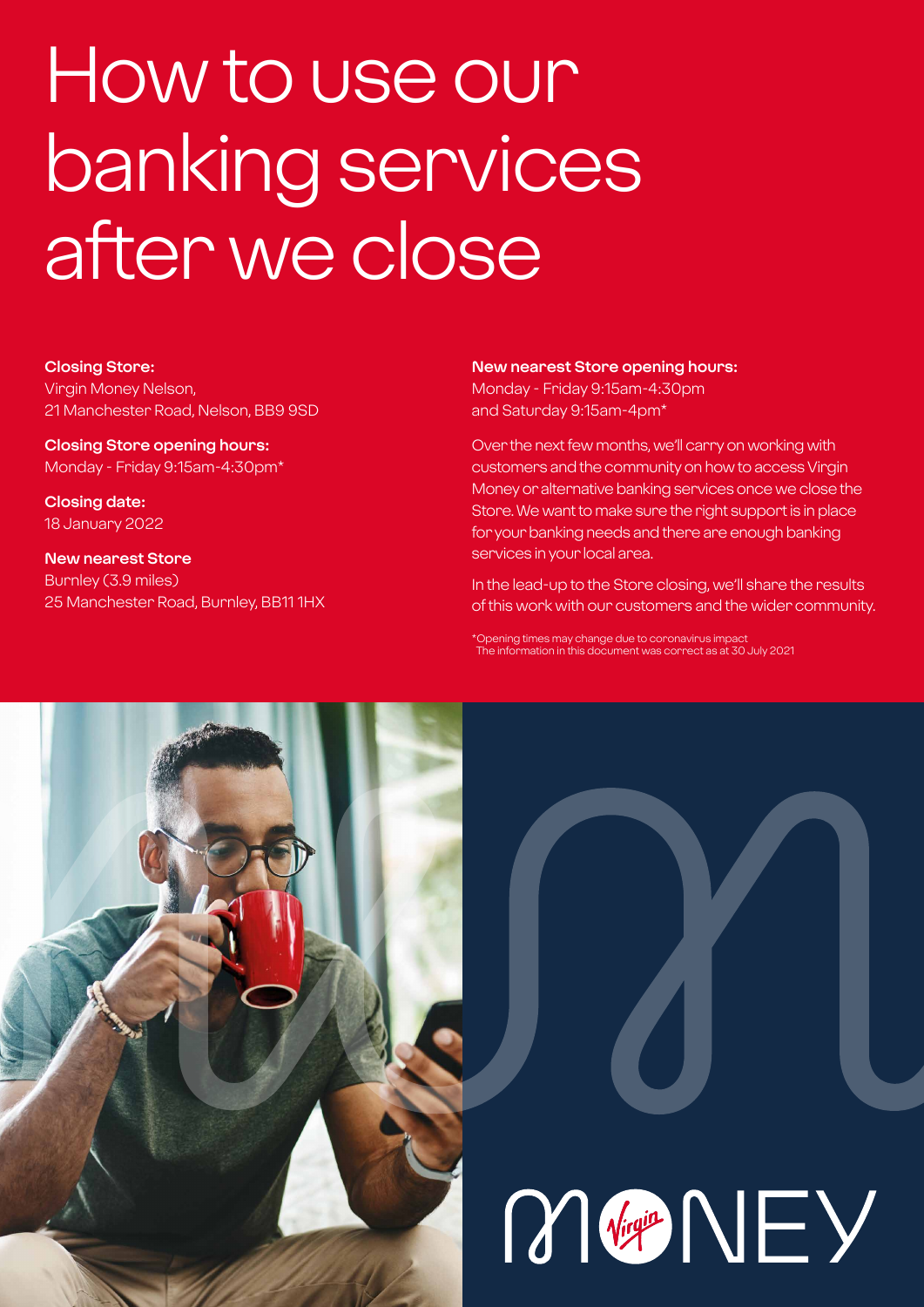## Understanding the impact of closing this Store

### Background

More and more customers are taking advantage of our digital services and only visiting Stores when they want to discuss a significant life event. Between April 2019 and July 2021 we've seen digital registrations increase from 48.7% to 57.6% across our personal customers, and daily internet banking and mobile app logins are up 66%.

It's important to balance investment in digital services with making sure our Store network continues to meet the needs of our customers. This means that we've made the difficult decision to close a number of Stores, including Nelson.

This decision has been reached after considerable thought and analysis which includes input from local management.

Our Stores will continue to be a really important part of what we do and we've recently refreshed and revitalised them now that we're one Virgin Money brand.

We've signed up to the UK Finance Access to Banking Standard and follow this for all Store closures: **[www.lendingstandardsboard.org.uk/wp-content/](http://www.lendingstandardsboard.org.uk/wp-content/uploads/2017/07/Access_to_Banking_Standard.pdf) [uploads/2017/07/Access\\_to\\_Banking\\_Standard.pdf](http://www.lendingstandardsboard.org.uk/wp-content/uploads/2017/07/Access_to_Banking_Standard.pdf)**. On 21 September 2020, the Financial Conduct Authority (FCA) introduced new standards which we'll also follow. More info can be found at **[www.fca.org.uk/publication/finalised](http://www.fca.org.uk/publication/finalised-guidance/fg20-03.pdf)[guidance/fg20-03.pdf](http://www.fca.org.uk/publication/finalised-guidance/fg20-03.pdf)**

## Considerations

In trying to decide whether to close a Store, we look at a lot of different things.

As well as how often a Store is used, we look at how local customers – including potentially vulnerable groups and business customers – will be able to carry on using banking services after the Store closes.

- > Number of customers using the Store
- > Number of other Stores we have in the area
- > Distance to nearest Store
- > Change in number of transactions in Store
- > Change in customer use of Store
- > Current lease on Store
- > ATM availability
- > Access to other banks in the area
- > Banking services at the local Post Office\*\*
- > Public transport to other Stores
- > Other ways to bank (e.g. mobile, internet and phone)
- \*\*Business customers will be charged their agreed tariff for transactions, except Change Giving where the costs are recharged monthly in arrears.

Our decision to close Nelson Store was influenced by the following:

- > We continue to see an increase in mobile use and customers signing up for digital services.
- > Should a customer wish to use a Store for general advice or to discuss a product, Burnley Store is 3.9 miles away and there are a further 3 Stores within 21 miles.
- > There are other ATMs in the area that are free to use.
- > Our mobile, internet and telephone banking facilities allow customers to do most day-to-day tasks, like balance checks, viewing transactions, transferring money between accounts, paying bills and cancelling / amending regular payments. Customers can even pay in a cheque on the go.
- > Customers are also able to use our mobile app to make external payments in a number of different ways and we're continuing to make our digital banking services bigger and better.
- > The local full service Post Office is located nearby on Unit 3 Place De Creil and provides personal and business customers with an alternative way to do their day-to-day banking transactions, such as cash withdrawals and paying in cash and cheques.
- > Customers can get all the information about our products and services, or raise any concerns by calling us on **0800 121 7365**. Our opening times are 7am to 9pm Monday to Saturday and 10am to 5pm on Sundays.
- > All our Stores offer an identical service, with good accessibility.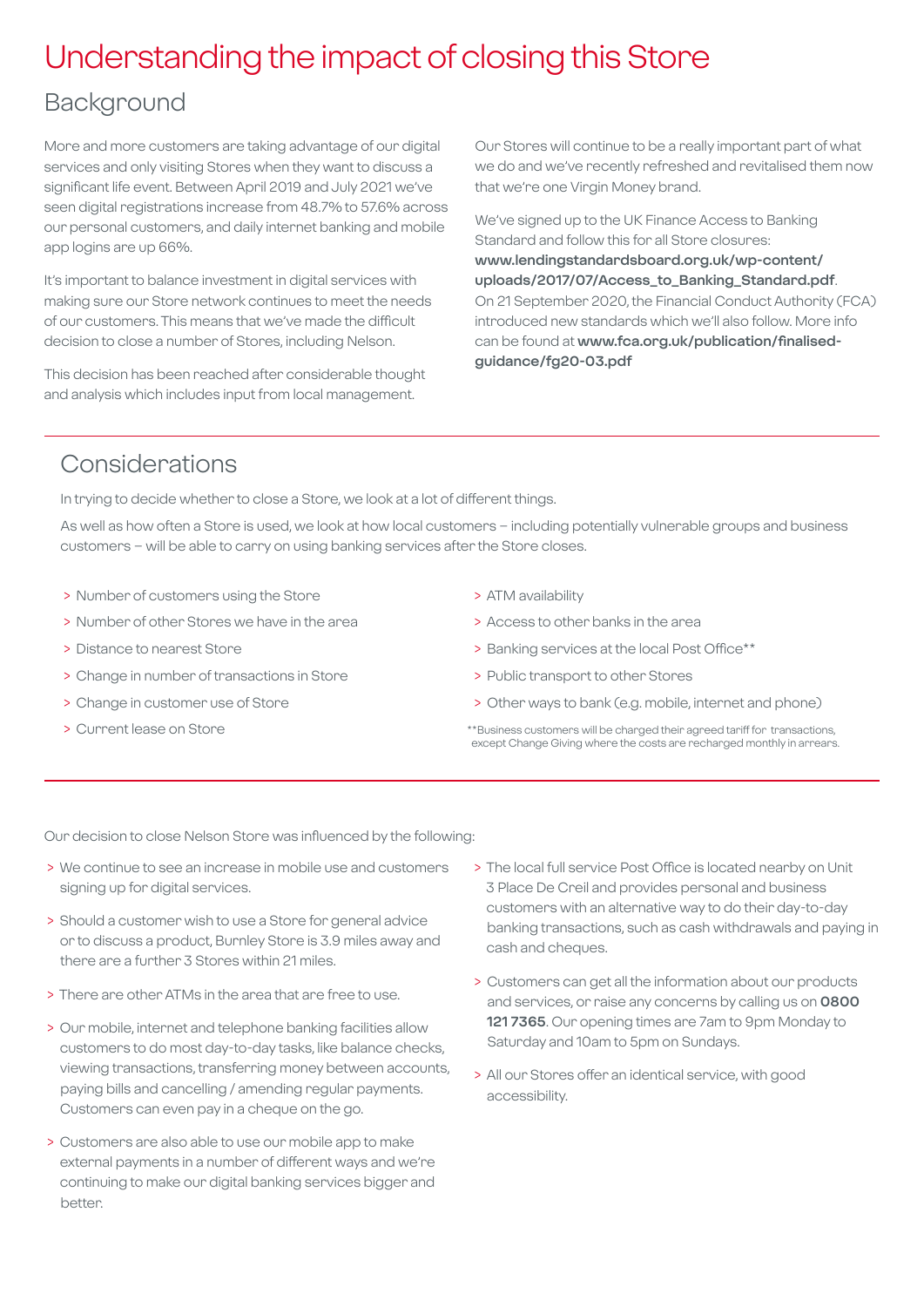## Understanding the impact of closing this Store

## What influenced our decision?

We've looked at how all customers, particularly those potentially vulnerable groups and businesses, can continue to access banking services after the Store closes. Below is some important info about how our customers are using the Store:

## 23%

#### **Transactions down year on year**

- > **65%** of customers visited the Store 3 times or less in the last 12 months (with more than half of these also using alternative channels with 50% digitally active)
- > Of our customers aged 70 and above, 59% visited the Store on 3 days or less during the last 12 months.
- > Potentially vulnerable customers (within one or more of the following; over 70 years old, receive benefits, have a basic Personal Current Account, are Store users only or are in arrears) 62% of those customers visited the Store on 3 days or less during the last 12 months.

 > Micro Enterprises & Charities Customer Insight - 54% of micro enterprises visited the Store on 3 days or less during the last 12 months, with 51% of transactions involving cash. 57% of charities visited the Store on 3 days or less during the last 12 months, with 59% involving cash.

Our Store colleagues will actively engage with customers, including those potentially vulnerable, to discuss their options and support how they'd like to bank, along with engaging with local groups in the community.

Details of the activities, additional support requirements, feedback received and remedial action needed will be included in the Store Review document, which will be available on our website and in Stores this December.

## Local information

Nelson is a town in the Borough of Pendle in Lancashire. It's 4 miles north of Burnley and 2.5 miles southwest of Colne.

The Store is situated in the centre of Nelson, with other banks nearby including TSB and Halifax.

Burnley Store, which is just 3.9 miles away, also offers extended opening hours through a Saturday service.

#### **Transport Links**

Local bus services run on a regular basis between Nelson and Burnley, with the optimum route running every 10 minutes and scheduled to take 23 minutes.

Trains run hourly and take just 8 minutes.

Road links between Nelson and Burnley are good and serviced by the M65 and A682, with an estimated journey time of 12 minutes.

#### **Mobile Phone Signal availability**

Nelson is well serviced by all national mobile phone networks with 4G services available from all national operators. (source Ofcom)

#### **ISP & available speeds**

Nelson is well serviced by all national providers with standard and superfast broadband availability. (source Ofcom)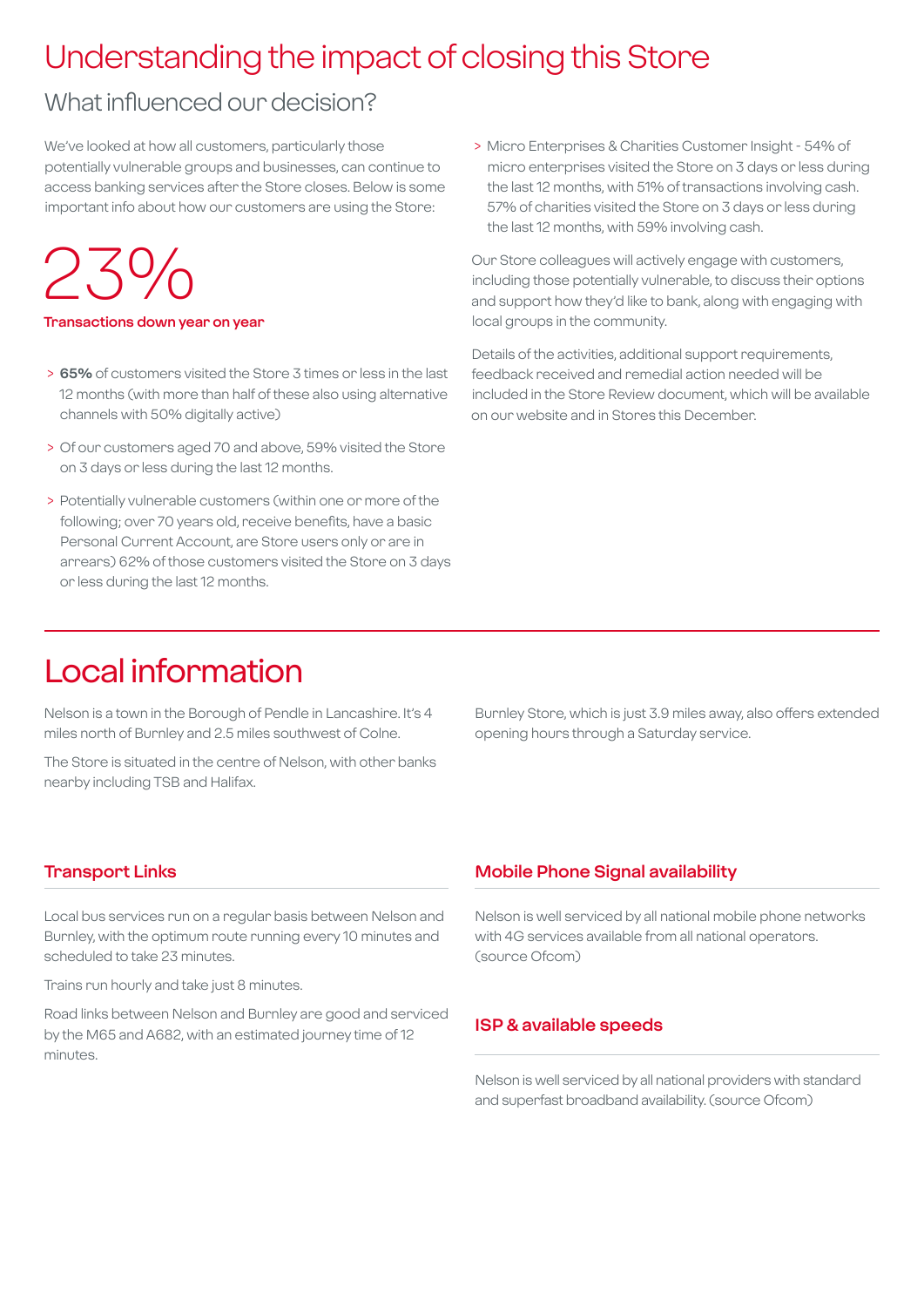## Distances to local services from the closing Store

#### **Distance to our nearest Stores** virginmoney.com/store-finder



**Burnley** 25 Manchester Road, Burnley, BB11 1HX Monday - Friday 9:15am-4:30pm and Saturday 9:15am-4pm\*



#### **Rochdale**

9-11 Yorkshire Street, Rochdale, OL16 1BL Monday - Friday 9:15am-4:30pm and Saturday 9:15am-4pm\*



#### **Halifax**

9:15am-4pm\*

7 Waterhouse Street, Halifax, HX1 1XZ Monday - Friday 9:15am-4:30pm and Saturday

21 miles

**Shipley** 1 Westgate, Shipley, BD18 3SD Monday - Friday 9:15am-4:30pm\*

#### **Distance to Post Office**

#### www.postoffice.co.uk/branch-finder



## 446 ft

**Nelson** Unit 3 Place De Creil, Nelson, BB9 9AN Monday - Friday 10am-4pm and Saturday 9:30am-1:30pm There is a full service Post Office available on Place De Creil in Nelson.

#### **Competitor sites in current location?**

#### **Nearest Link ATM**

link.co.uk/atm-locator





## 0.01 miles

**Halifax** 19 Manchester Road, Nelson, BB9 7JD

## Other places you can bank locally





Nearest Post Office

You can get a copy of this impact assessment on our website, in Store or by calling us.

- > 21 Manchester Road, Nelson, BB9 9SD
- > 0800 121 7365
- > virginmoney.com/store-closures